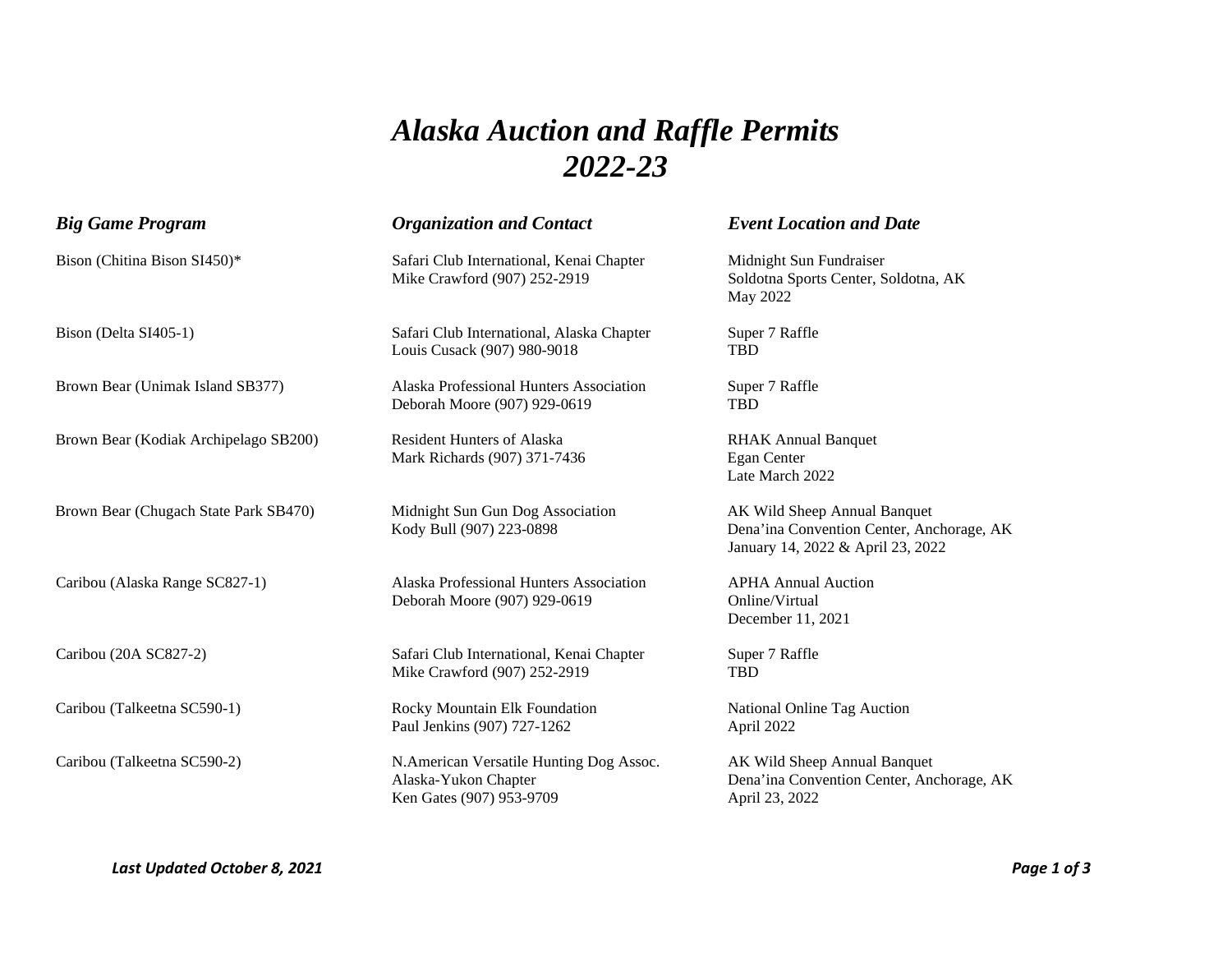Dall Sheep (Delta CUA SS202) Alaska Outdoor Council Super 7 Raffle

Elk (Raspberry Island, Cow Only, SE700) Resident Hunters of Alaska RHAK Annual Banquet

Mountain Goat (Chugach Mountains SG800) Outdoor Heritage Foundation of Alaska Super 7 Raffle

Musk Ox (Nunivak Island SX050-1) Alaska Wild Sheep Foundation Super 7 Raffle

Bill Iverson (907) 264-6645 TBD

Louis Cusack (907) 980-9018 Dena'ina Center, Anchorage, AK

Dall Sheep (Chugach SS143-2) Alaska Wild Sheep Foundation WSF Sheep Show (Auction)<br>Kevin Kehoe (907) 868-8861 Reno Convention Center and

Elk (Afognak Island SE700) Rocky Mountain Elk Foundation Super 7 Raffle Paul Jenkins (907) 727-1262 TBD

Mark Richards (907) 371-7436 Egan Center

Moose (Turnagain Arm SM210-1) Ducks Unlimited, Alaska Chapter Anchorage Fall Banquet

Moose (Turnagain Arm SM210-2) N.American Versatile Hunting Dog Assoc. AK Wild Sheep Annual Banquet Ken Gates (907) 953-9709 April 23, 2022

Jennifer Yuhas (907) 388-7951 TBD

Kevin Kehoe (907) 868-8861 TBD

Musk Ox (Nunivak Island SX050-2) Outdoor Heritage Foundation of Alaska TBD Jennifer Yuhas (907) 388-7951

Dall Sheep (Chugach SS143-1) Safari Club International, Alaska Chapter 46<sup>th</sup> Annual Sportsman's Banquet (Raffle) February 25 & 26, 2021

> Reno Convention Center and Dena'ina Conference Center January 14, 2022 & April 23, 2022

Late March 2022

 Jaimie Kassman (907) 545-2388 Anchorage Marriott, Anchorage, Ak November 12, 2021

Alaska-Yukon Chapter Dena'ina Convention Center, Anchorage, AK

Mountain Goat (Revillagigedo SG005) Alaska Bowhunter's Association 44th Annual Alaskan Bowhunters Assoc. Banquet Nicholas Muche (907) 385-7666 Egan Civic & Convention Center, Anchorage, AK April 2, 2022